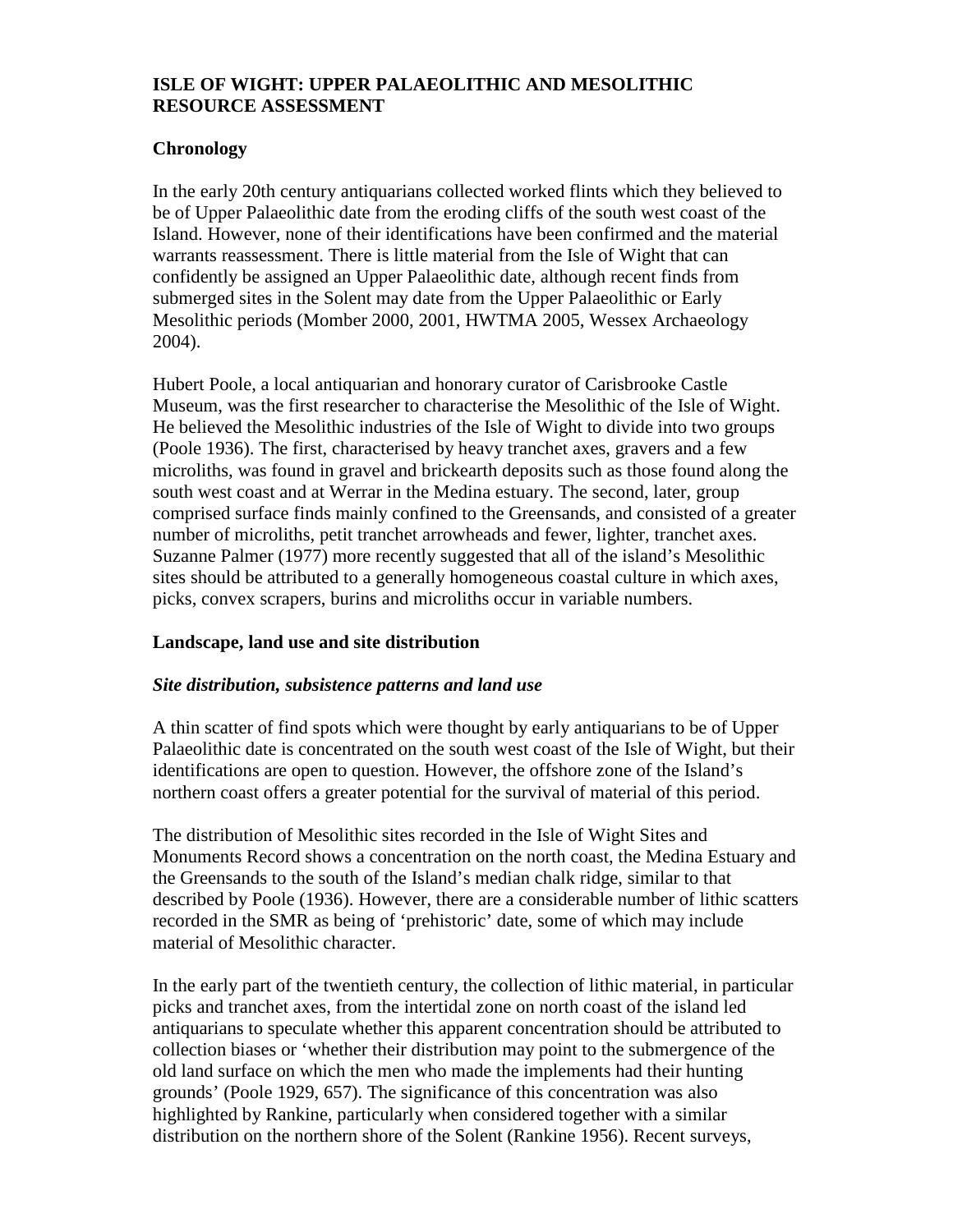including the Wootton-Quarr project and the Isle of Wight Coastal Audit have added significantly to the number of picks and tranchet axes recovered from the Island's north coast and the Medina Estuary (Tomalin *et al* forthcoming; Isle of Wight County Archaeology & Historic Environment Service 2000). Again, it may be questioned whether this coastal research focus has biased the distribution maps, but associated field walking in the Wootton-Quarr hinterland found little evidence of Mesolithic activity.

## **Key sites and areas for further investigation**

Sites of Upper Palaeolithic or Mesolithic date on the Isle of Wight have received scant attention compared with similar sites on the mainland. However, there are several sites and areas which have been highlighted as being of significance (Basford 1980).

## Werrar (Poole 1936)

This site, on the western bank of the River Medina, was identified by Hubert Poole in 1925 and had been revealed during the extraction of clay for brickmaking. The excavation of brick pits, dug through an intertidal saltmarsh, had uncovered an 'old land surface... indicated by a distinctly darker shade of clay, an interrupted and scanty line of flints, occasional hearths, and in some places roots and stools of trees, the roots in many cases penetrating downwards, stools and branches lying partly in the Oligocene and partly in the Holocene strata' (Poole 1936, 569). Lithics including tranchet axes, a microlith, burins, scrapers, a saw and debitage were recovered. Poole believed the assemblage to be of purely Mesolithic character but pers comm. Rob Scaife – pollen suggests Neolithic – Rob may want to add detail

## Newtown East Spit

This site was also first identified by Hubert Poole, who recorded lithic material in a low, cliff just above high water mark (Poole 1936) at the mouth of the Newtown Estuary. According to Poole, Mesolithic flintwork was found lying on an old land surface in the estuarine clay. He illustrated a burin, scrapers, cores and a microlith from this level. This was sealed by an overlying brickearth, lighter in colour, which contained worked flints of Neolithic character. Limited survey during the Isle of Wight Coastal Audit revealed worked and burnt flints still visible in the eroding cliff face (Isle of Wight Archaeology and Historic Environment Service 2000).

#### South West Coast ('Old Western Yar')

Since the early 20th century, numerous 'hearths' have been exposed in the cliff face of the south west coast of the Island, eventually being lost to coastal erosion. Early investigators believed them to be of Mesolithic date, mainly due to their general relationship with deposits associated with the former Western Yar, which are exposed in the cliff face to the west of Chilton Chine, in Brook Bay and near Shippards Chine. (Clifford 1936, Poole 1936; Scaife 1987), although none have been radiocarbon dated. Rob Scaife will probably elaborate on palaeoenvironmental aspects of this. Hearths at Chilton Chine and Brook are to be radiocarbon dated in as part of an English Heritage funded Coastal Assessment Enhancement project within the next few months (Loader 2006).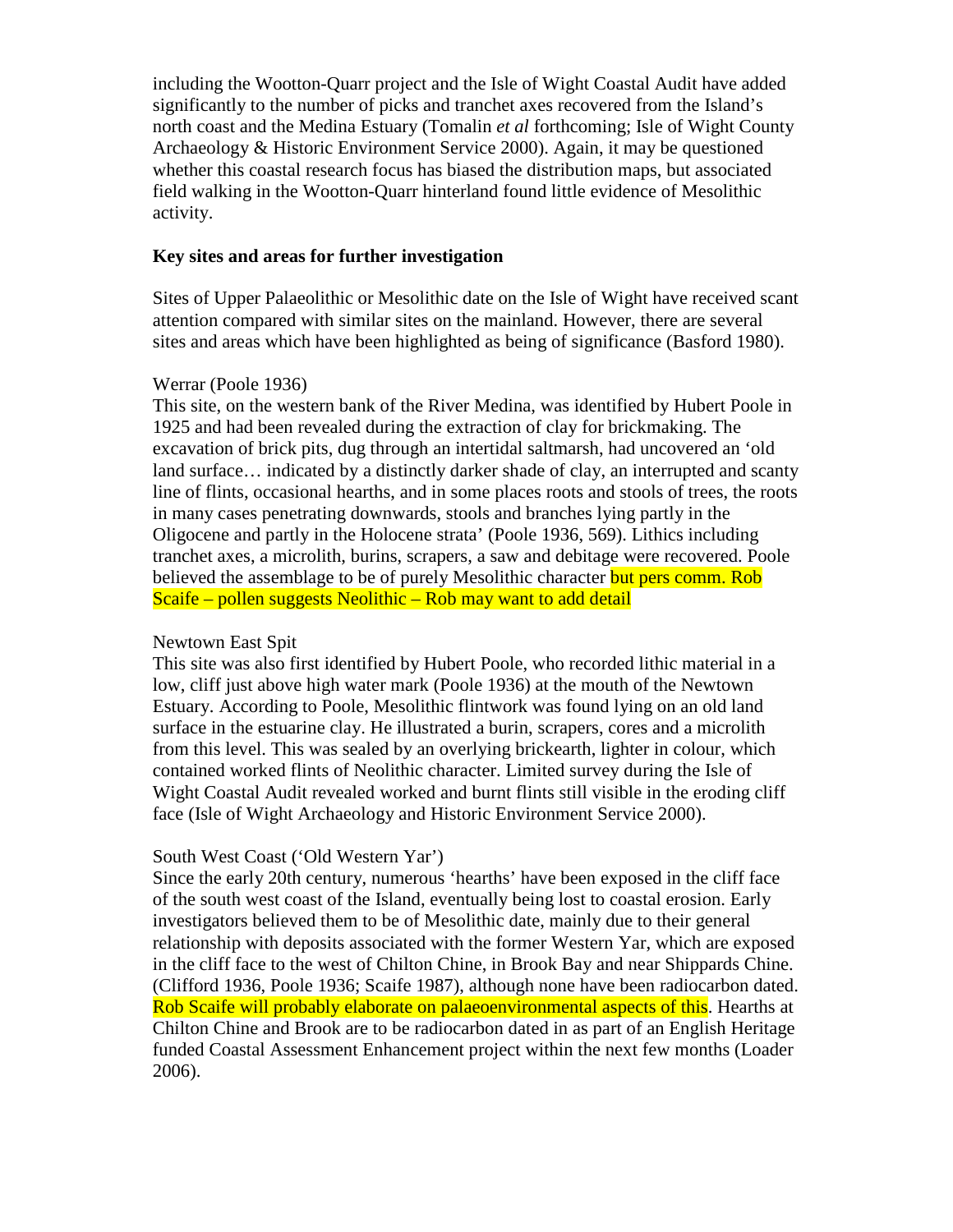#### The Wakes, Shorwell (IWSMR 385)

During the 1960s, excavations by an amateur archaeologist in the garden of a property in Shorwell produced quantities of worked flints, comprising nearly 1200 waste flakes and over 400 implements, including scrapers, microliths, gravers, burins, awls, a small pick and the tip of a leaf-shaped arrowhead. The assemblage was said to include both Mesolithic and late Neolithic types, although unfortunately a large amount of the debitage is not present in the Isle of Wight Archaeological Collection. Although the excavator published a note about his work (Bennet 1966, 1967) the site has not undergone systematic study.

## Wootton-Quarr intertidal zone

The English Heritage funded Wootton-Quarr survey was carried out over a *c* 6km stretch of the north east coast of the Isle of Wight focused between Wootton Creek and Ryde Pier, and its hinterland and offshore zone. During the survey more than 100 picks and tranchet axes were recovered from the foreshore. Many of these were from lithic scatters located on firm ground adjacent to palaeochannels which crossed the intertidal zone. The scatters, comprising thousands of worked and burnt flints, included microliths, mostly edge blunted points but also including obliquely blunted points and geometric forms, burins, leaf, kite and transverse arrowheads, scrapers, and debitage (Tomalin *et al*, forthcoming). Some of these lithic scatters (for example IWSMR 5402, IWSMR 5647) were seen to be sealed by eroding peats and organic silts. At Quarr, a sample of charcoal from sediment overlying the lithic scatter at site Q99, (IWSMR 5647) has been radiocarbon dated to 3630-3110 cal BC, 4645±65 BP (OxA-7183). No excavation has taken place, and limited amounts of material have been collected from the surface. The date of the lithic material remains inconclusive and there is a need to record and scientifically date material from a sealed context.

#### Bouldnor (IWSMR 1804)

The existence of a submerged site at Bouldnor was first suspected in 1976, when peat and fragments of trees were dredged up by fishermen. The source of these was traced to the foot off an underwater cliff by John Cross of Southampton University in the mid-1980s. Preliminary investigations by the Isle of Wight Maritime Heritage Project in the late 1980s identified three layers of peat intercalated with silts. In the mid 1990s, a sample from a tree bole rooted in the lowest level of the cliff was submitted for radiocarbon dating during the Wootton-Quarr Project and produced a radiocarbon date of 7440±60 BP, 6430-6120 cal BC (GU-5420). Study has continued into the 2000s (Momber 2000, 2004, McInnes *et al* 2001, HWTMA 2005), during which time worked and burnt flints, and humanly modified timbers have been recorded at a depth of *c*-11m OD. More detail from Rob or HWTMA?

## **Society and resource exploitation**

## *Material culture*

By far the majority of the Isle of Wight Mesolithic material culture comprises flint artefacts. The lithics recovered during the Wootton-Quarr are in the main of good quality, grey-black flint. Those from Werrar and Newtown are less homogeneous, perhaps indicating that locally available flint gravel was used for their manufacture. In addition at least sixteen chert picks were recovered from the Island's north-east shoreline during the Wootton-Quarr intertidal survey, some of which may have been manufactured using material from secondary deposits. Chert can be found just to the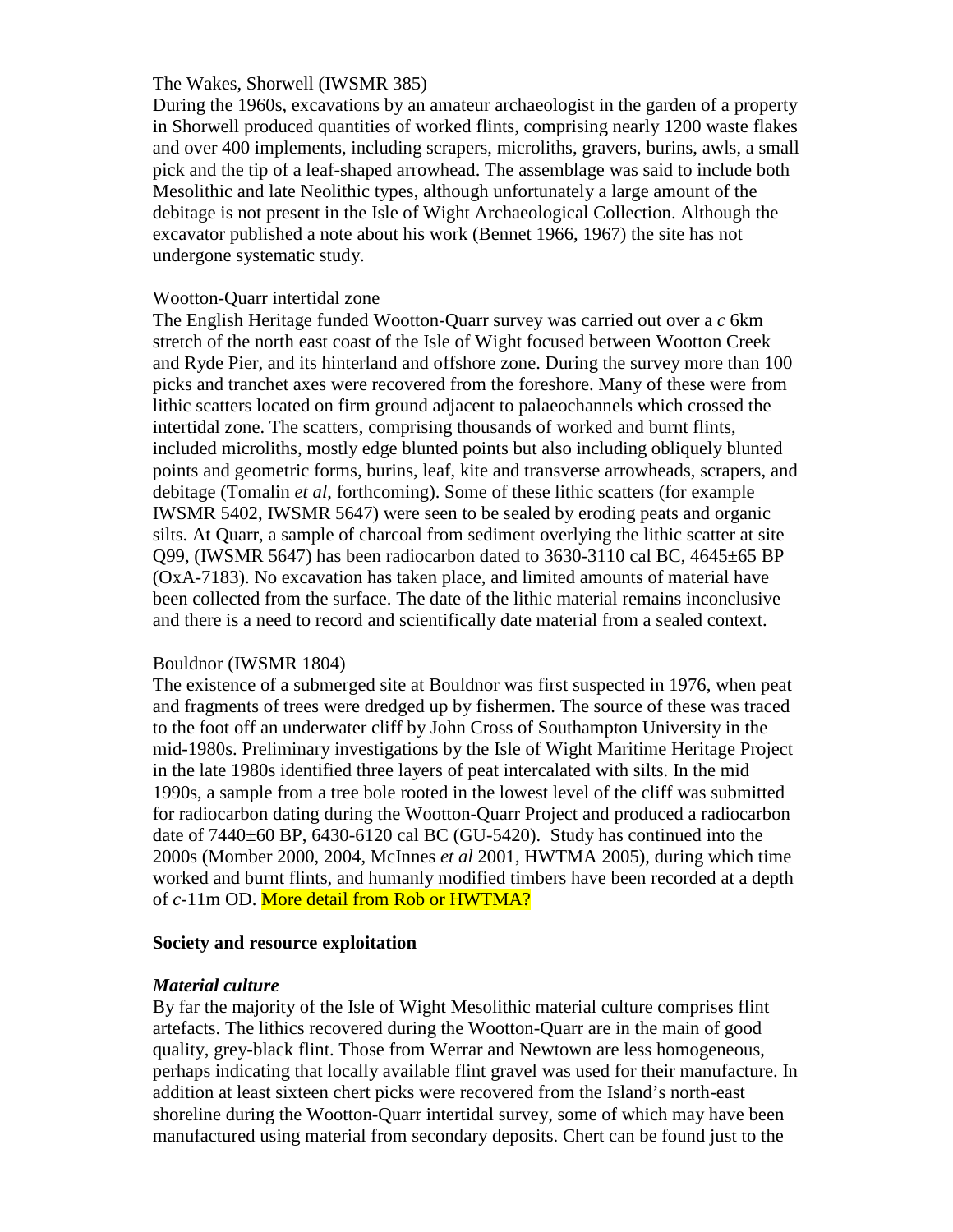south of the median chalk ridge, but is currently more readily accessible where it outcrops in the inland cliff which forms the landward boundary of the Undercliff area at the Island's extreme south tip (White 1921).

Several maceheads are recorded in the Sites and Monuments Record, (e.g. IWSMR 17; IWSMR 144; IWSMR 361; IWSMR 485), some of which may be of Mesolithic date. Although few have undergone petrological analysis, they are thought to include examples produced in non-local stone.

## *Transport and communication*

Although it has not yet been established with confidence when the final severance of the Island took place, it is likely that coastal and riverine transport had an important role to play in the lives of Upper Palaeolithic and Mesolithic communities on the Isle of Wight. The distribution of Mesolithic sites and findspots shows a marked concentration on the coast and following the river valleys, in particular the Medina, although how much this can be attributed to current accessibility and erosion is open to question. It has been suggested that the recovery of chert picks from the north coast of the Island implies that journeys were made from the southern tip of the Island to the north coast because 'the Solent had particular resources to offer the late Mesolithic and early Neolithic population' (Tomalin forthcoming).

Rob will probably add info re contribution to sea level studies & formation of Solent.

## **References**

Basford, H V, 1980 *The Vectis Report: a Survey of Isle of Wight Archaeology*, Newport, Isle of Wight: Isle of Wight County Council

Bennet, F J, 1966 A late Mesolithic and secondary Neolithic flint industry at Shorwell, I.W., *Hampshire Field Club Archaeol Soc Newsl* **4**, 44-45

Clifford, M H, 1936 A Mesolithic flora in the Isle of Wight, *Proc Isle Wight Natur Hist Archaeol Soc* **2**, 582-94

Hampshire and Wight Trust for Maritime Archaeology, 2005 *Archaeological and palaeo-environmental investigations of a Mesolithic site 11.5m below sea level*, Unpublished report for SCOPAC

Isle of Wight County Archaeology & Historic Environment Service, 2000 *Isle of Wight Coastal Audit*, Unpublished report for English Heritage (2 vols)

Momber, G, 2000 Drowned and deserted: a submerged prehistoric landscape in the Solent, England, *Int J Naut Archaeol* **29** (1), 86-99

Momber, G, 2001 Recent investigation of deeply submerged human occupation site on the floor of the Western Solent in *Coastal change, climate and instability: final technical report*. *Volume 2: Palaeoenvironmental Study Areas*, Study Area P1, 36-41, (ed R G McInnes and J Jakeways), LIFE Project no. 97 ENV/UK/000510. Ventnor: Isle of Wight Centre for the Coastal Environment